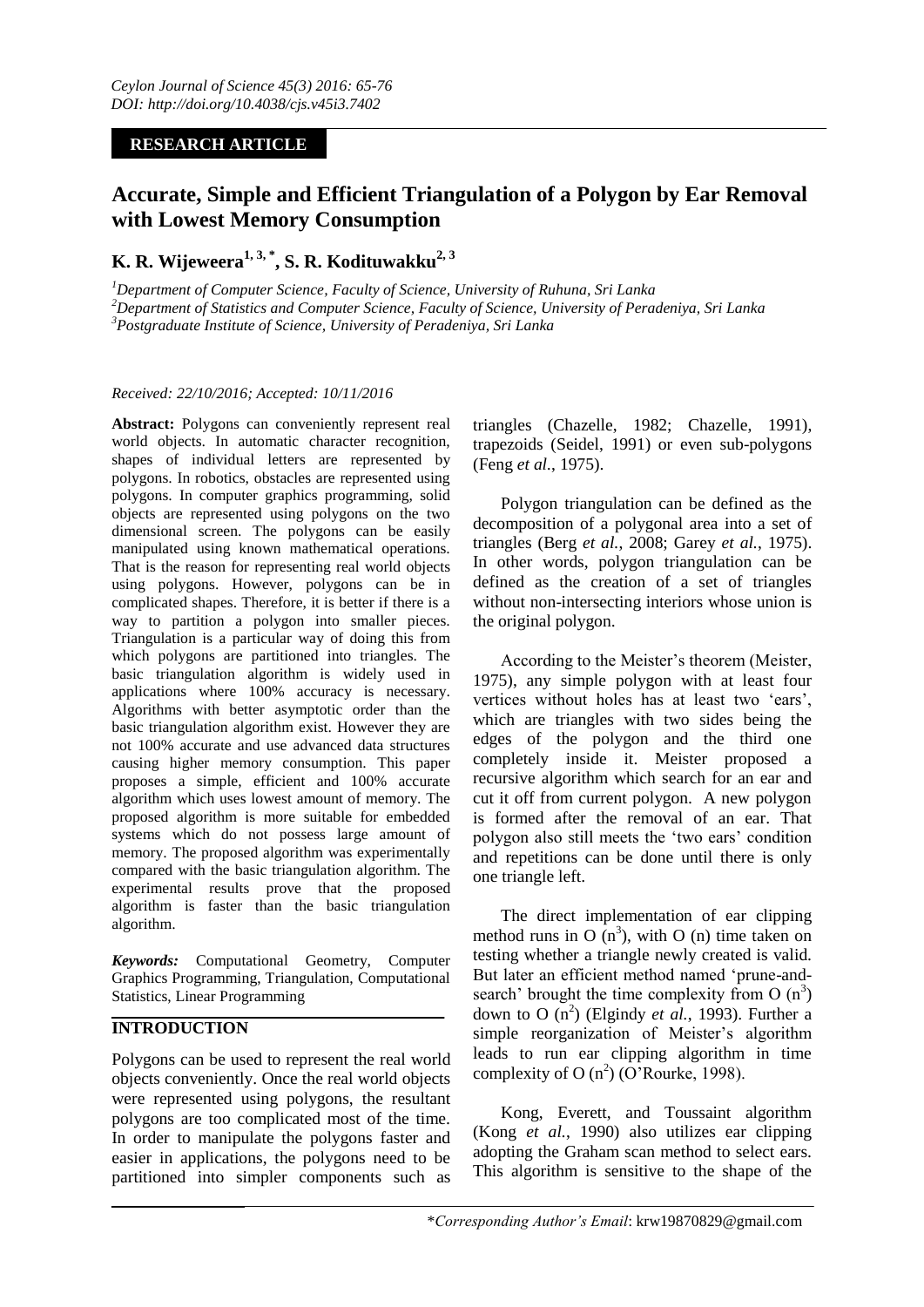polygon and runs in O  $(n(r+1))$  time, where r is the number of reflex vertices of the polygon.

A triangle with a sharp angle is called a silver triangle. The silver triangles are not suitable for applications due to their poor shape. Sloan (cis.uab.edu, 2016) developed an ear clipping algorithm with O  $(n^2)$  time complexity based on O'Rourke's algorithm. An optimization process by swapping diagonals is done to remove silver triangles after performing the triangulation. Held (Held, 2001) developed a package for called FIST for polygon triangulation. It was based on ear clipping and can be applied to handle complex polygons.

Gang *et al* (Mei *et al.*, 2012) proposed a new algorithm based on ear clipping to generate high quality triangulations with fewer silver triangles. When locating an ear tip, the one with smallest interior angle is always selected and removed. If the ear tip with the smallest angle is not chosen at first, it will be divided into at least two smaller ones. Further silver triangles are reduced by edge swapping. But edge swapping is adopted during cutting ears rather than after performing the entire triangulation as in Sloan's algorithm (cis.uab.edu, 2016).

David (Eberly, 2016) proposed an algorithm of O  $(n^2)$  time complexity. It uses tree data structure for representation. According to David, even though the algorithms exist with better asymptotic order than his algorithm, they are more difficult to be implemented. An algorithm with O (n log n) time complexity uses horizontal decomposition into trapezoids followed by identification of monotone polygons that are themselves triangulated (Chazelle *et al.*, 1984; Fournier *et al.*, 1984). By improving further an incremental randomized algorithm produces an O (n  $log^*$  n) where  $log^*$  n is the iterated logarithm function (Seidel, 1991). This function is effectively a constant for very large values of n that can be observed in practice. Therefore the randomized method can be considered as having O (n) time complexity for practical purposes. An algorithm with O (n) time complexity exists (Chazelle, 1991). However it is extremely complex and no implementation has been proposed yet.

It has been mathematically proved that every polygon can be triangulated (O'Rourke, 1998). Basically triangulation algorithms can be divided into two categories: diagonal insertion and ear clipping. The output of diagonal insertion methods is a list of diagonals which separate the polygon into a set of triangles. The output of the ear clipping methods is a list of triangles in which the union forms the original polygon. Therefore ear subtraction methods are more useful when the application needs to find the set of triangles along with the corresponding coordinates of the vertices of those triangles. The proposed method is inspired by ear subtraction method.

A polygon can be defined as the region of a plane bounded by a finite collection of line segments forming a simple closed curve. Let  $v_0$ ,  $v_1$ ,  $v_2$ ,  $v_{n-1}$  be n points in the plane. Here and throughout the paper, all index arithmetic is mod n, conveying a cyclic ordering of the points, with  $v_0$  following  $v_{n-1}$ , since  $(n - 1) + 1 \equiv n \equiv 0 \pmod{m}$ n). Let  $e_0 = v_0v_1$ ,  $e_1 = v_1v_2...$ ,  $e_i = v_iv_{i+1}...$ ,  $e_{n-1}$  $v_{n-1}v_0$  be n segments connecting the points. Then a polygon is bounded by these segments if and only if

- 1. The intersection of each pair of segments adjacent in the cyclic ordering is the single point shared between them:  $e_i \cap$  $e_{i+1} = v_{i+1}$ , for all  $i = 0...$ , n - 1.
- 2. Non adjacent segments do not intersect:  $e_i \cap e_j = \emptyset$ , for all  $j \neq i + 1$ .
- 3. None of three consecutive vertices are collinear.

These line segments define a curve due to the fact that they are connected end to end. The curve is said to be closed since they form a cycle. Also this closed curve is simple since non adjacent segments do not intersect. The points v<sup>i</sup> are called vertices of the polygon while the segments  $e_i$  are called its edges. According to the definition a polygon is a closed region of a plane. If P denotes a polygon then ∂P is used to denote the boundary of the polygon. A polygon divides the plane into two mutually exclusive regions as interior and exterior. The interior region is bounded while the exterior region is unbounded.

A line segment along with its end points is called a closed line segment. Any two vertices of a polygon P can be joined using a line segment. Let A and B are the end points of such kind of a line segment. If the intersection of the closed segment AB with ∂P is exactly the set  ${A, B}$ and the closed segment AB is nowhere exterior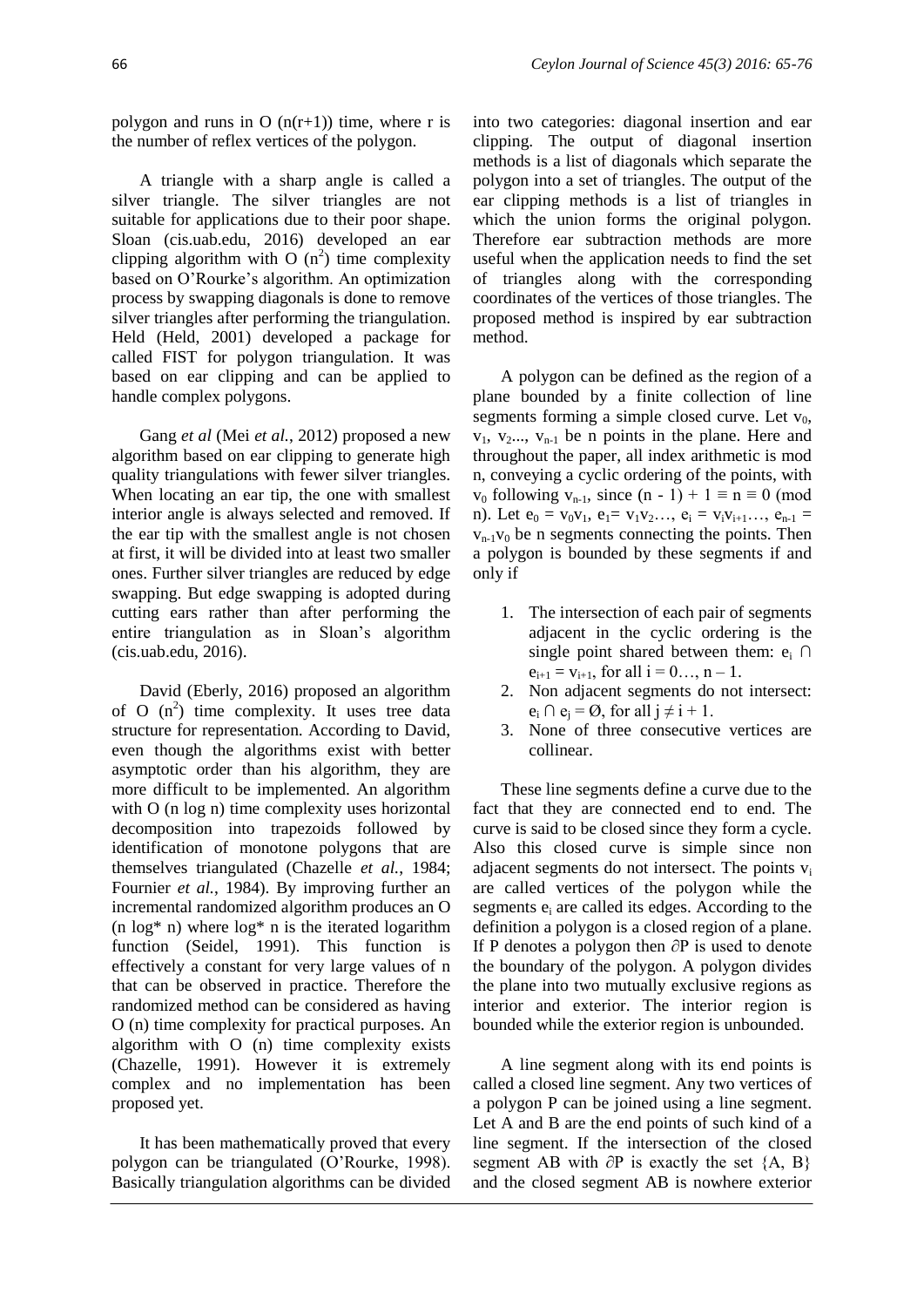to the polygon then the line segment is called a diagonal of the polygon. Suppose P, Q and R be the three consecutive vertices of a polygon. If PR is a diagonal then PQR is called an ear of the polygon (O'Rourke, 1998).

The basic triangulation algorithm (O'Rourke, 1998) is a 100% accurate algorithm for polygon triangulation available in literature. It is a diagonal insertion method and based on the following theorem called triangulation theorem.

**Triangulation Theorem:** Every polygon P of n vertices may be partitioned into triangles by the addition of (zero or more) diagonals.

The method suggested by this theorem is an O (n<sup>4</sup>) algorithm. There are  ${}^nC_2 = O (n^2)$ diagonal candidates. The cost of testing each for diagonal hood costs O (n). Since this O  $(n^3)$ should be repeated for each of the  $(n - 3)$ diagonals yields  $O(n^4)$ .

The proposed algorithm stores the coordinates of the vertices of the polygon in two arrays. It detects the ears of the polygon and prunes them one by one. Thus the polygon is triangulated. The output of the proposed algorithm is a list of disjoint triangles in which the union forms the original polygon. This algorithm is 100% accurate algorithm and it avoids precision error. It utilizes static memory only. The proposed algorithm is faster than basic triangulation algorithm.

#### **METHODOLOGY**

In this section the proposed approach is discussed in detail. The implementation of the algorithm is given in the appendix in order to make it easy to understand the methodology.

#### **Representation of the polygon**

The polygon is stored in arrays. The *points* variable stores the number of vertices in the polygon. To store vertices of the polygon, two arrays are used. Then  $(x[i], y[i])$  denotes the  $i<sup>th</sup>$ vertex of the polygon where  $i = 0, 1, \ldots$  (*points* -1).

#### **Some issues in implementation**

The coordinates of the vertices may be floating point numbers. Since the *line* function takes integers as its inputs, those coordinates should be approximated into nearest integer. That is done by *dpx* and *dpy* functions. Adding 0.5 to a floating point number and truncating the decimal part will approximate it to the nearest integer. The origin of the coordinate system in the used software is situated in the top left corner of the screen. But in conventional coordinate systems origin should be in bottom left corner of the screen. Therefore, inversion of the y-coordinate has been done inside *dpy* function where the inbuilt *getmaxy* function returns the maximum ycoordinate of the display screen. The *drawPolygon* function has been used to draw the polygon on the screen. Modulo operator (%) has been used to draw the polygon handling the cyclic nature of the polygon.

### **Mathematical properties**

The proposed algorithm uses some of the known theorems in the literature. They have been already proved (O'Rourke, 1998) and here only the results are shown.

**Theorem 1:** Every polygon of  $n \geq 4$  vertices has at least two non-overlapping ears.

**Theorem 2:** Every triangulation of a polygon P of n vertices uses  $n - 3$  diagonals and consists of  $n - 2$  triangles.

Consider a triangle with vertices  $P_1(x_1, y_1)$ ,  $P_2(x_2, y_2)$  and  $P_3(x_3, y_3)$ . And an expression can be written as  $t = x_1 * (y_2 - y_3) + x_2 * (y_3 - y_1) +$  $x_3$  \* (y<sub>1</sub> – y<sub>2</sub>). If P<sub>1</sub>, P<sub>2</sub> and P<sub>3</sub> are situated in clockwise order then  $t < 0$  holds. Otherwise  $t > 0$ holds (Green).

#### **Identifying the convex vertices of the polygon**

The first phase of the proposed algorithm is to identify the convex vertices of the polygon. None of the three consecutive vertices of the input polygon should be collinear by the definition of a polygon. Therefore, all the convex vertices of the input polygon are strictly convex. That means the interior angle formed by each vertex is less than  $\pi$ . It can be easily deduced that the lowest vertex of such a polygon is always strictly convex as shown in Figure 1.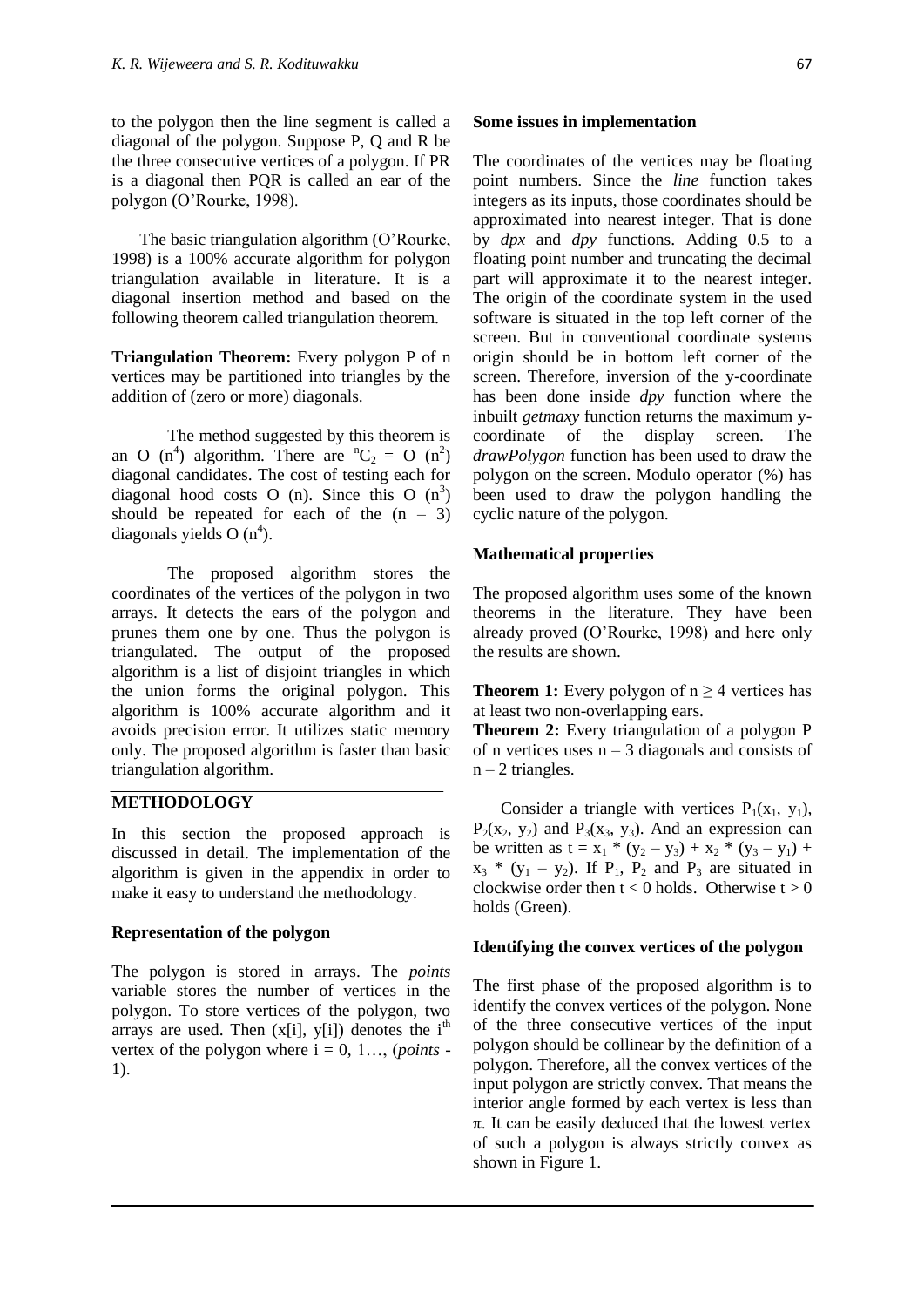

**Figure 1:** Lowest vertex of a polygon

A horizontal line has been drawn in Figure 1 through the lowest vertex of the polygon. Then the entire polygon is upward with respect to that horizontal line. Since the angle formed by a straight line is  $\pi$ , it is obvious that the lowest vertex should always be strictly convex. When there are multiple lowest vertices, each of them is also strictly convex applying the same reasoning. First the algorithm should find one of those lowest vertices. This task is done by the *lv* function. And that function returns the index of one of those lowest vertices.

Beginning from  $0<sup>th</sup>$  vertex, the vertices of the polygon can be traversed. The traversal will be clockwise or anticlockwise depending on how the vertices are located in two dimensions. Suppose vertices are in anticlockwise order as shown in Figure 2. Suppose this is the original polygon provided to the algorithm as the input. The *lv* function will return the index of the lowest vertex as 0.

If the index of a vertex is v then three consecutive vertices  $(v - 1, v, v + 1)$  can be considered. When  $v = 0$ ,  $v - 1 = -1$ , it should be corrected as  $v - 1 = (points - 1)$ . When  $v =$ (*points* - 1),  $v + 1 = points$ , it should be corrected as  $v + 1 = 0$ . The *ts* function decides the sign of t value of three consecutive vertices when middle vertex is provided. The *isConvex* function has been designed to return 1, if the passed index to this function corresponds to a convex vertex. If the multiplication of  $ts(v)$  and  $ts(lv)$  is positive, then it can be decided that the vertex v and lowest vertex has same sign for their t expression. It has been mentioned earlier that lowest vertex should always be convex. Therefore, the vertex v should also be convex since they have the same sign. In this way, convex vertices of the polygon can be identified.



**Figure 2:** The original polygon

#### **Identifying an ear of the polygon**

The convex vertices of the polygon shown in Figure 2 are 0, 1, 3, 5, 6, 8, and 9. An ear should always be with a convex vertex. Then the triangles formed by those convex vertices with their two neighboring vertices are considered. If such a triangle does not contain any of the vertices of the polygons inside it, then that triangle should be an ear. In this way, ears can be found. To check whether a triangle is empty, *isEmpty* function is used.

To solve the problem inside *isEmpty* function, it is necessary to decide whether a given point is inside a triangle or not. Consider the triangle shown in Figure 3 where vertices are v, a, and b. This corresponds to the triangle inside *isEmpty* function.



**Figure 3:** A triangle and a point

The purpose of *tv* function is to derive only the sign of the expression t. The value of the expression t is a large floating point number. Since it is necessary to calculate multiplications of several t values, to reduce the computational cost their signs are derived. Here  $tsv = tv(v,a,b)$ . According to the triangle in Figure 3,  $tsv = -1$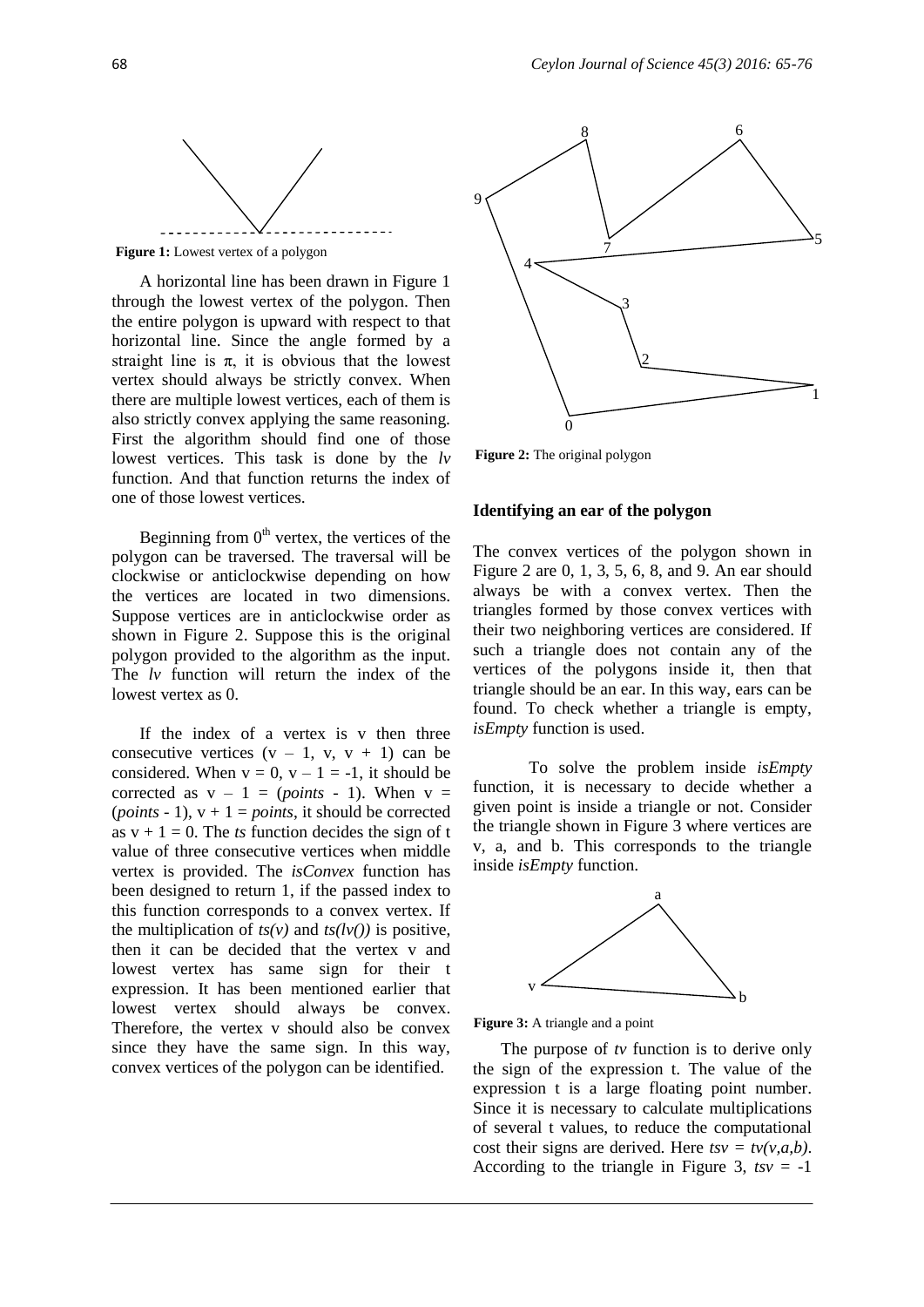since the vertices are in clockwise order. Suppose there is a point called i. If *tv(v, a, b)* and  $tv(v, a, i)$  have the same sign then the point i is in the same side of the triangle with respect to the edge av. In this way, it can find the position of the point i with respect to other two edges of the triangle. Also if the point i is in the same side of the triangle with respect to each three edges then the point is inside the triangle. If the point i is on and edges of the triangle then it is considered that the point is inside the triangle. Therefore, when checking each vertex of the polygon whether they are inside the triangle or not, own three vertices of the triangle should be excluded. This has been successfully done inside *isEmpty* function using *continue* keyword.

Now the algorithm seeks for ears in the available convex vertices (Theorem 1). In Figure 2,  $0<sup>th</sup>$  vertex is not an ear. Then algorithm moves to the next convex vertex.  $1<sup>st</sup>$  vertex is an ear.

## **Pruning an ear from the polygon**

Once an ear was found then the algorithm prunes that ear from the original polygon. This is done by *prune* function. Figure 4 shows the polygon after pruning that ear from the original polygon.



**Figure 4:** After pruning one ear

#### **Iterative process**

The modified polygon shown in Figure 4 can again be considered as the original polygon for the algorithm. The previous process is applied iteratively until  $(n - 3)$  diagonals can be found

(Theorem 2). Figure 3 to Figure 10 shows the evolution of the polygon step by step.







**Figure 6:** After pruning three ears



**Figure 7:** After pruning four ears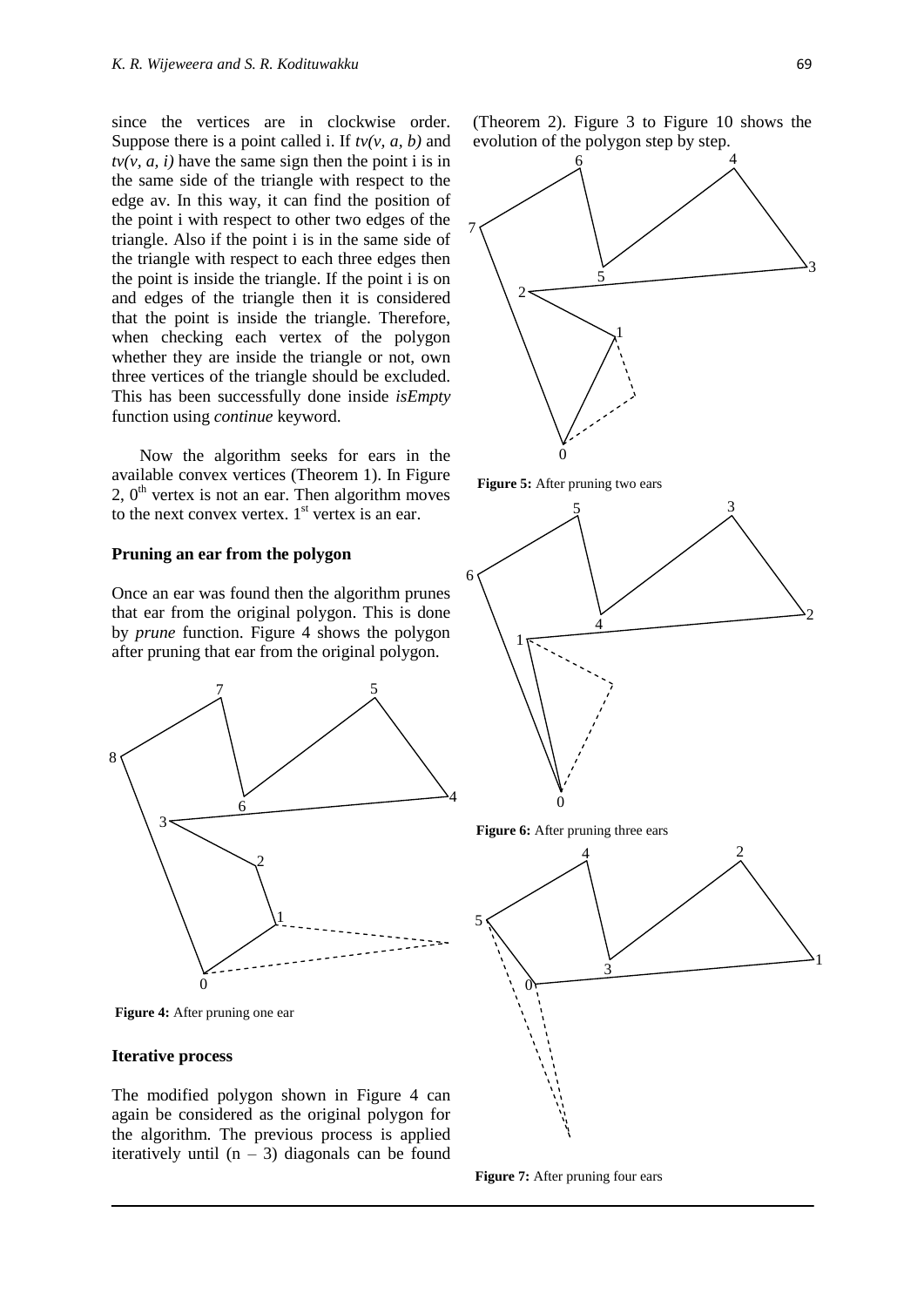

In this way given polygon can be triangulated. The triangulated polygon is shown in Figure 11. Also in this algorithm has been designed without division operator in order to avoid precision error. Therefore, the algorithm can accurately perform even if the coordinates are floating point numbers.





#### **RESULS AND DISCUSSION**

The proposed algorithm is a 100% accurate algorithm. That means it outputs the 100% accurate coordinate values of the vertices of the triangles. The operations like division, square root calculation can lead to precision error. The proposed algorithm does not involve such operations. Therefore accuracy of the computations is 100%. The basic triangulation algorithm is also a 100% accurate triangulation algorithm (O'Rourke, 1998). Later more efficient algorithms were proposed. However they fail to maintain 100% accuracy and only provide approximate values of the coordinates of the triangles. The algorithm proposed by Gang *et al* (Mei *et al.*, 2012) computes the interior angles of each vertex of the original polygon. The computation of an angle involves sine and cosine values which leads to the precision error. The algorithm proposed by David (Eberly, 2016) also has the same drawback since it involves angle computation.

The proposed algorithm is the simplest algorithm available and it does not use any advanced mathematical concepts or advanced





**Figure 9:** After pruning six ears



**Figure 10:** After pruning seven ears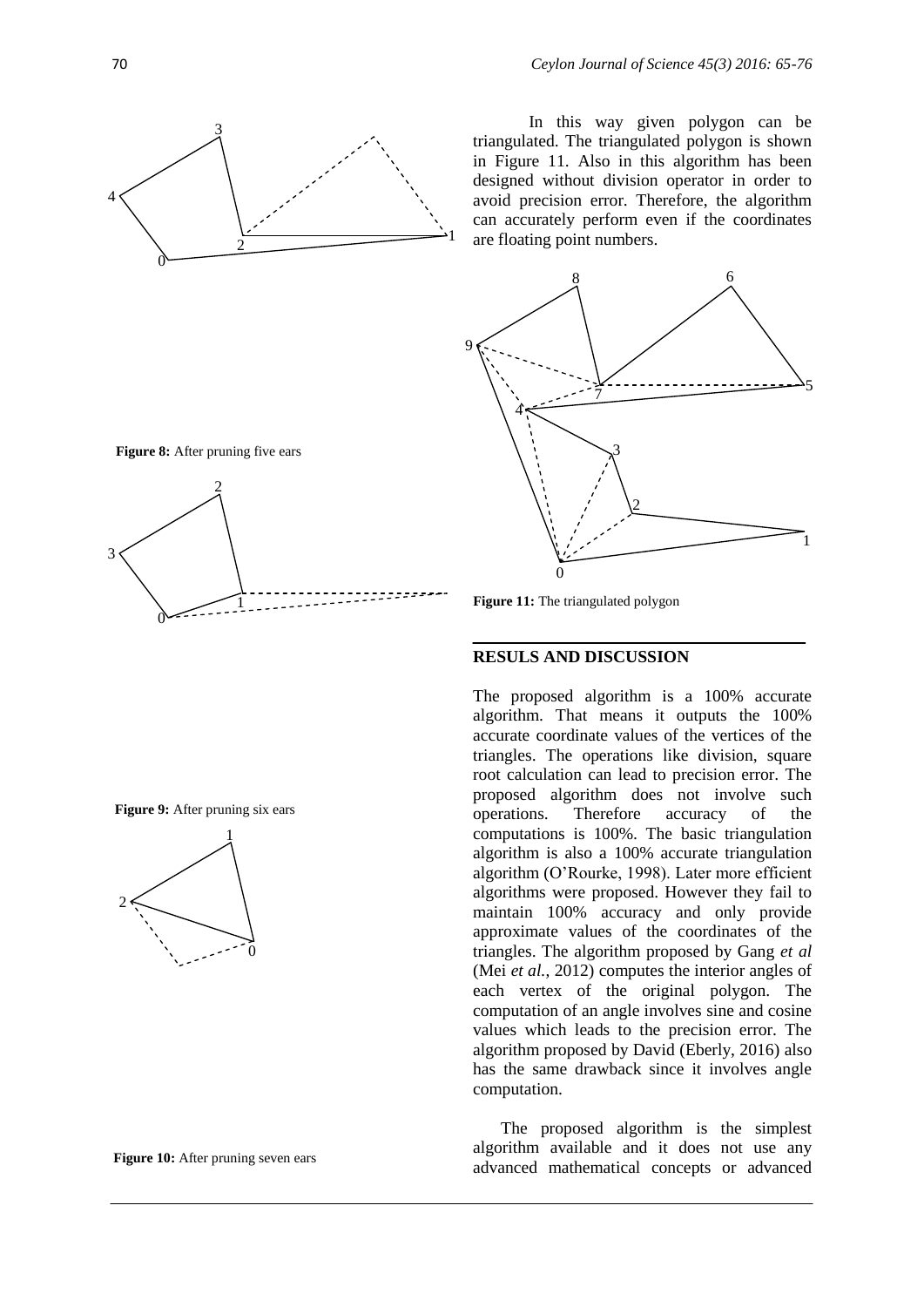data structures. It provides a successful way to manipulate array data structure to achieve the goal. Even though many algorithms were proposed after the basic triangulation algorithm, the authors fail to provide successful implementations for them (Eberly, 2016). For an example, Chazelle *et al* (Chazelle *et al.*, 1982) proposed a very complicated algorithm with O (n) time complexity. That algorithm is just a theoretical methodology for triangulation and a suitable data structure to handle the algorithm has not yet been invented (Eberly *et al.*, 2016). David (Eberly *et al.*, 2016) claims his algorithm is simple, but it uses advanced data structures like trees.

Another advantage of the proposed algorithm is the minimum usage of memory. The coordinates of the vertices of the original polygon are stores using two arrays. Throughout the algorithm no additional memory is required and it is the minimum usage of memory. Further the arrays are created in static memory. Therefore the proposed algorithm is suitable for embedded systems where the memory is limited. The algorithm proposed by Meister (Meister, 1975) uses recursion which requires larger stack sizes. Therefore such algorithms are not suitable for embedded systems. The algorithm proposed by Gang *et al* (Mei *et al.*, 2012) also uses recursion. David's algorithm (Eberly, 2016) uses dynamic memory to implement tree data structure and needs lots of memory. Providing an implementation for the David's algorithm is impossible due to the hierarchical representation.

The basic triangulation algorithm is still used when 100% accuracy is necessary. The proposed algorithm is a more efficient algorithm to replace the basic triangulation algorithm. The proposed algorithm is simple, accurate, and consumes lowest memory. There are no algorithms available in literature possessing all these properties together. To validate the proposed algorithm its running time is compared with that of the basic triangulation algorithm.

Both the proposed algorithm and the basic triangulation algorithm were implemented using C programming language. Following software and hardware resources were used.

Computer: Intel(R) Pentium(R) Dual CPU; E2180 @ 2.00 GHz; 2.00 GHz, 0.98 GB of RAM;

IDE: Turbo C++; Version 3.0; Copyright(c) 1990, 1992 by Borland International, Inc;

 The *clock()* function is used to measure the time consumed by algorithms in terms of clock cycles. However the time consumed by a single execution of an algorithm is very small and cannot be measured using clock cycles. Therefore an algorithm is iteratively executed 10<sup>6</sup> times and number of clock cycles was counted (Wijeweera *et al.*, 2013). Several polygons were used with different number of vertices as given in Table 1.

| Table 1: The list of polygons |  |  |  |  |  |  |
|-------------------------------|--|--|--|--|--|--|
|-------------------------------|--|--|--|--|--|--|

| Polygon        | <b>Coordinates of Vertices</b>                             |
|----------------|------------------------------------------------------------|
| 1              | $(10, 10), (110, 210), (90, 80), (250, 60)$                |
| 2              | $(60, 240), (10, 190), (50, 20), (110, 150), (150, 190)$   |
| 3              | $(140, 90), (200, 240), (40, 190), (70, 10), (280, 80),$   |
|                | (210, 130)                                                 |
| $\overline{4}$ | $(60, 60), (300, 130), (240, 220), (100, 250), (20,$       |
|                | 200), (40, 20), (260, 70)                                  |
| 5              | $(100, 240), (130, 80), (270, 210), (190, 20), (150,$      |
|                | 60), (90, 10), (10, 80), (80, 100)                         |
| 6              | $(150, 40), (50, 10), (10, 190), (120, 250), (230,$        |
|                | 220), (130, 90), (240, 160), (240, 30), (50, 120)          |
| 7              | $(140, 90), (240, 60), (140, 240), (250, 170), (290,$      |
|                | 10), (30, 10), (10, 120), (130, 220), (80, 70), (170,      |
|                | 140)                                                       |
| 8              | $(230, 40), (30, 10), (80, 70), (10, 90), (70, 90), (150,$ |
|                | 140), (150, 60), (190, 140),                               |
|                | (80, 250), (210, 200), (280, 10)                           |
| 9              | $(90, 90), (150, 160), (130, 220), (240, 70), (250,$       |
|                | $(10)$ , $(160, 110)$ , $(110, 30)$ , $(40, 10)$ ,         |
|                | $(20, 130), (90, 250), (130, 160), (90, 190)$              |
| 10             | $(90, 70), (60, 150), (10, 20), (60, 190), (90, 150),$     |
|                | (140, 240), (190, 130), (230, 170),                        |
|                | $(270, 60), (190, 10), (230, 100), (140, 30), (160,$       |
|                | 150)                                                       |

Using each polygon in Table 1, the number of clock cycles taken by  $10^6$  numbers of executions of each algorithm was counted and results are shown in Table 2. The problem in experimental comparison is that CPU is interrupted by the other processes running in the computer. Therefore, to compensate that average execution time is calculated after measuring the same execution five times. The results are shown in Table 2.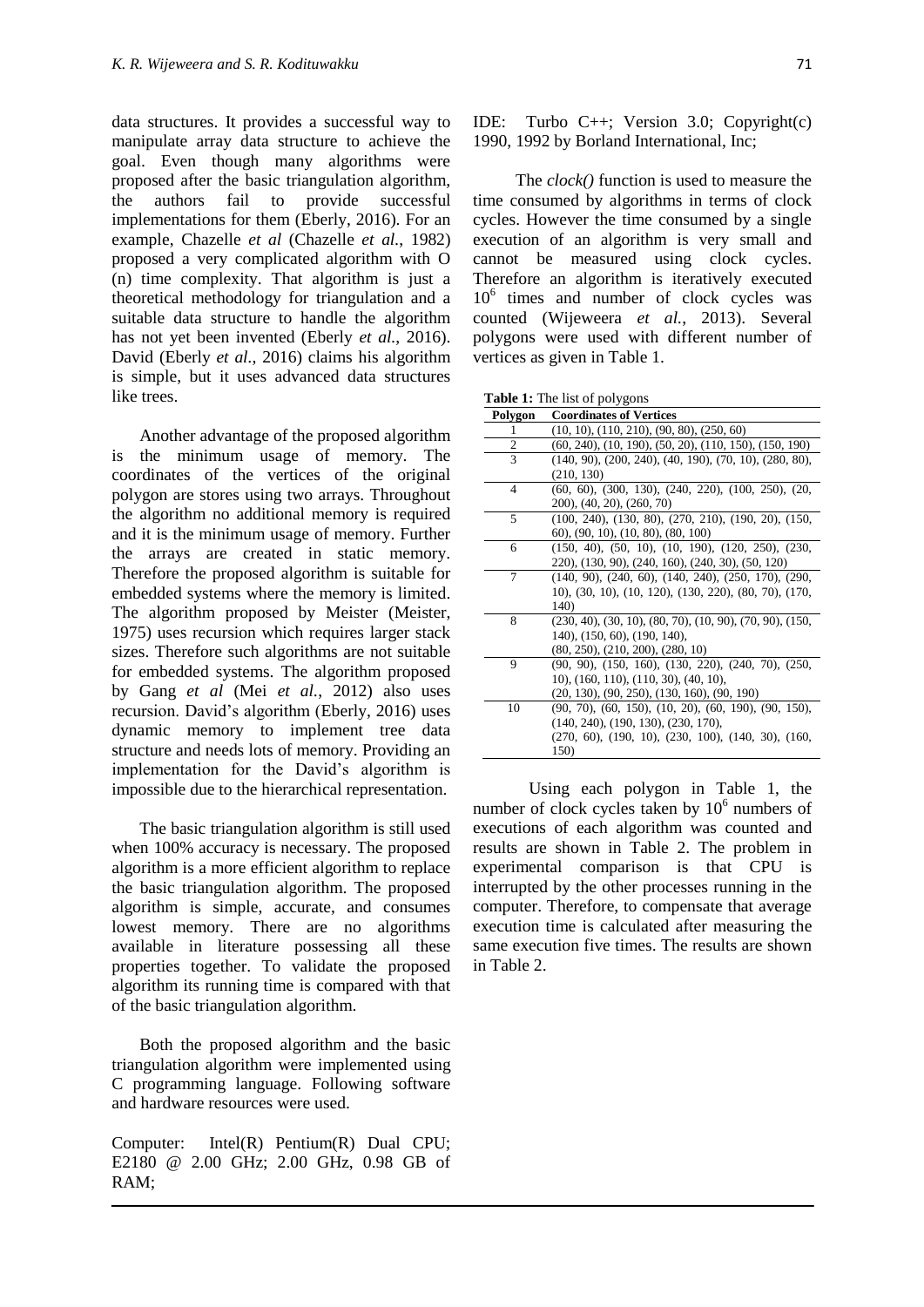| Polygon        | <b>Number</b><br>of<br><b>Vertices</b> | Proposed<br><b>Algorithm</b> | <b>Basic</b><br><b>Triangulation</b><br><b>Algorithm</b> | Average<br>Ratio |
|----------------|----------------------------------------|------------------------------|----------------------------------------------------------|------------------|
|                | 4                                      | 21                           | 24                                                       | 1.14             |
| $\overline{c}$ | 5                                      | 19                           | 53                                                       | 2.79             |
| 3              | 6                                      | 42                           | 107                                                      | 2.55             |
| 4              | 7                                      | 68                           | 216                                                      | 3.18             |
| 5              | 8                                      | 101                          | 313                                                      | 3.1              |
| 6              | 9                                      | 82                           | 509                                                      | 6.21             |
| ┑              | 10                                     | 181                          | 779                                                      | 4.3              |
| 8              | 11                                     | 244                          | 1114                                                     | 4.57             |
| 9              | 12                                     | 272                          | 1588                                                     | 5.84             |
| 10             | 13                                     | 409                          | 2103                                                     | 5.14             |

**Table 2:** Number of clock cycles comparison **Table 3:** Number of clock cycles comparison

The average ratio is calculated by using the following formula,

*Average ratio = (clock cycles for basic triangulation algorithm)/(clock cycles for proposed algorithm);*

The average ratios in Table 2 prove that the proposed algorithm is faster than the basic triangulation algorithm. The running times of the basic triangulation algorithm increases with the number of vertices as seen in Table 2. This is compatible with its theoretical  $O(n^4)$  time complexity. However representing time complexity of the proposed algorithm using a function of n is impossible since its unexpected behavior. The running time of the proposed algorithm depends on two factors: the number of vertices of the polygon, the order in which the ears of the polygon are arranged. The second factor is unpredictable and that depends on the shape of the polygon and the orientation of the polygon. For an example, sudden drop of average ratio can be observed in  $7<sup>th</sup>$  polygon in Table 2. Each ear in each iteration has been detected near at the end of the polygon vertex chain. Therefore the running time of the proposed algorithm has become longer. Similarly other sudden drops of average ratio can be explained.

To further investigate the behavior of the proposed algorithm relative to the basic triangulation algorithm, the set of polygons available from Kasun (academia.edu, 2016) is used. Since this set of polygons has large number of vertices, the execution time for  $10<sup>4</sup>$  iterations is measured. The experimental results are shown in Table 3.

| Polygon        | <b>Number</b><br>of | <b>Proposed</b><br><b>Algorithm</b> | <b>Basic</b><br><b>Triangulation</b> | Average<br>Ratio |
|----------------|---------------------|-------------------------------------|--------------------------------------|------------------|
|                | <b>Vertices</b>     |                                     | <b>Algorithm</b>                     |                  |
| 1              | 28                  | 39                                  | 458                                  | 11.74            |
| $\overline{c}$ | 18                  | 6                                   | 77                                   | 12.83            |
| 3              | 25                  | 22                                  | 295                                  | 13.41            |
| 4              | 25                  | 9                                   | 295                                  | 32.78            |
| 5              | 20                  | 11                                  | 123                                  | 11.18            |
| 6              | 19                  | $\overline{7}$                      | 100                                  | 14.29            |
| 7              | 15                  | 13                                  | 39                                   | 3                |
| 8              | 19                  | 6                                   | 100                                  | 16.67            |
| 9              | 19                  | 4                                   | 100                                  | 25               |
| 10             | 18                  | 5                                   | 77                                   | 15.4             |
| 11             | 18                  | 11                                  | 77                                   | 7                |
| 12             | 18                  | 4                                   | 77                                   | 19.25            |
| 13             | 17                  | 7                                   | 62                                   | 8.86             |
| 14             | 22                  | 52                                  | 177                                  | 3.4              |
| 15             | 24                  | 25                                  | 246                                  | 9.84             |
| 16             | 24                  | 15                                  | 246                                  | 16.4             |
| 17             | 23                  | 28                                  | 206                                  | 7.36             |
| 18             | 20                  | 6                                   | 122                                  | 20.33            |
| 19             | 14                  | 5                                   | 28                                   | 5.6              |
| 20             | 15                  | 5                                   | 39                                   | 7.8              |

The results in Table 3 also prove that the proposed algorithm is faster than the basic triangulation algorithm. The polygons with same number of vertices but with different shapes were also tested in Table 3. For an example, the polygons 2, 10, 11, and 12 all have 18 vertices. However the basic triangulation algorithm consumes same number of clock cycles for each different polygon. The proposed algorithm consumes different amount of time for each different polygon with same number of vertices. The proposed algorithm depends on the shape of the polygon. If the ear can be detected at the beginning of polygon chain, it takes less time. If not it takes more time.

## **CONCLUSION**

A simple, efficient, accurate, and lowest memory consuming algorithm for triangulating a polygon was proposed. The output of the proposed algorithm is a list of triangles which is more useful in applications. It uses only the static memory and do not use mechanisms like recursion which needs larger stack memory sizes. Therefore it is more suitable for embedded systems than existing algorithms. The proposed algorithm works with 100% accuracy and suitable for applications where the exact accuracy is necessary. The proposed algorithm uses array data structure only and it does not use advanced data structures. Furthermore it uses only simple mathematical concepts. Therefore it can be used as a teaching tool for the students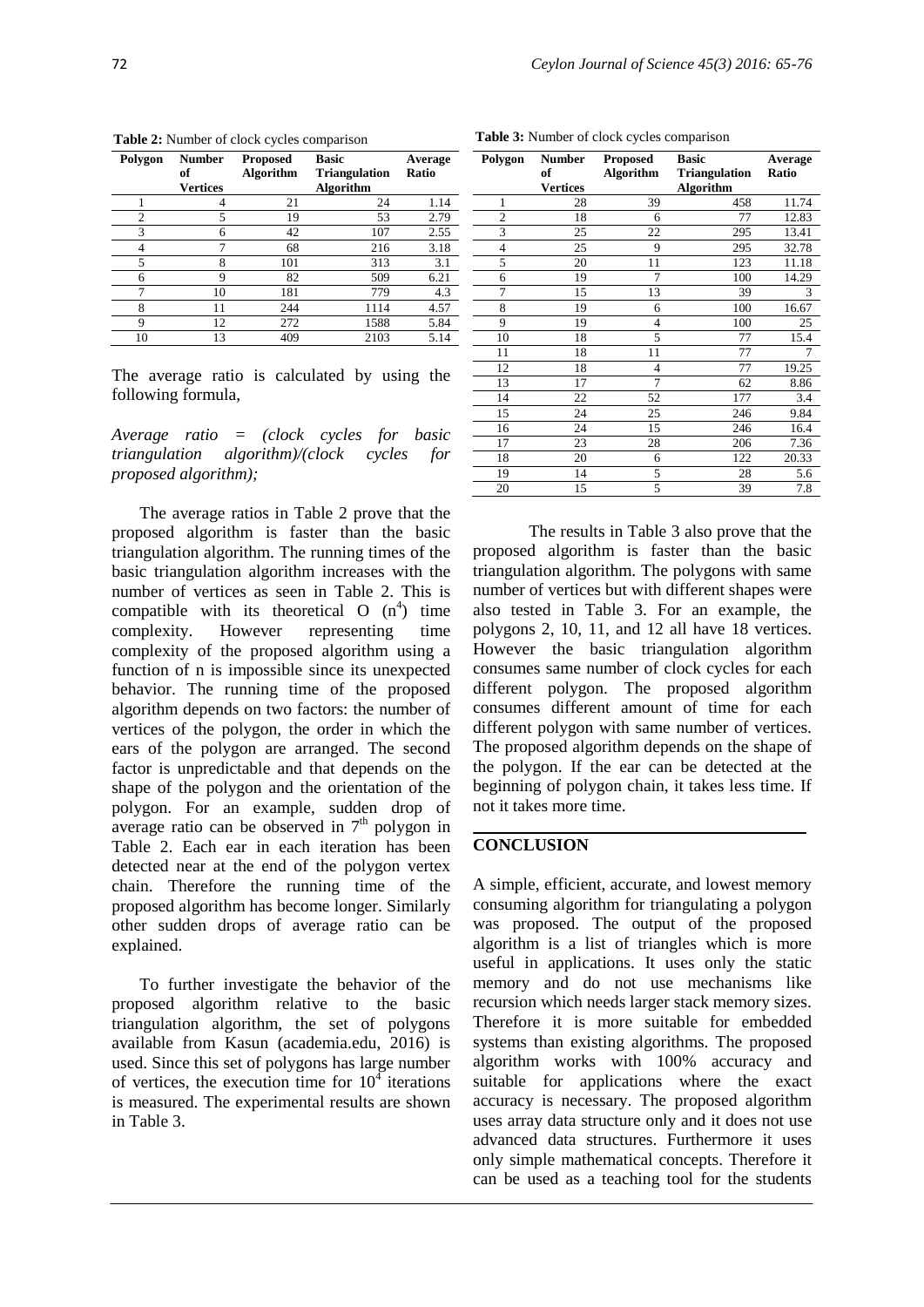with little knowledge in computer programming. The experimental results show that the proposed algorithm is more efficient than the basic triangulation algorithm.

The proposed algorithm can be used for line clipping against any polygon. Since a polygon can be represented as a union of triangles, this algorithm can be used to clip a given line segment bylining against each of those triangles. Then merging those clipped line segments will give the final result of the line segment clipped against the polygon. The idea behind this algorithm could be extended to clip lines against polyhedrons.

## **REFERENCES**

- Chazelle, B. (1982). A Theorem on Polygon Cutting with Applications. *23rd Annual Symposium on Foundations of Computer Science*, pp. 339-349.
- Chazelle, B.(1991). Triangulating a Simple Polygon in Linear Time. *Discrete Computational Geometry* **6** (5): 485-525.
- Seidel, R. (1991). A Simple and Fast Incremental Randomized Algorithm for Computing Trapezoidal Decompositions and for Triangulating Polygons. *Computational Geometry Theory and Applications.* **1**: 51-64.
- Feng, H.Y.F. and Pavlidis, T. (1975), Decomposition of Polygons into Simpler Components: Feature Generation for Syntactic Pattern Recognition. *IEE Transactions on Computers.* **24**(6):636-650.
- Berg, M., Cheong, O., Krefeld, M. and Overmars, M. (2008). Computational Geometry Algorithms and Applications. *Berlin Heidelberg:* Springer-Verlag.
- Garey, M.R.D., Johnson, S., Preparata, F.P. and Tarjan, R. E. (1978). *Triangulating a Simple Polygon.* Information Processing Letters **7**:175- 179.
- Meisters, G.H. (1975). Polygons have Ears. *American Journal of Mathematics.* **82** (6): 648-651.
- Elgindy, H., Everett, H. and Toussaint G. (1993). Slicing an Ear using Prune-and-Search. *Pattern Recognition Letters*. **14** (9): 719-722.
- Rourke, J.O. (1998). Computational Geometry in C, *Cambridge University Press*.
- Kong, X., Everett, H. and Toussaint, G. (1990). The Graham Scan Triangulates Simple Polygons. *Pattern Recognition Letters.* **11** (11): 713-716.
- ftp://ftp.cis.uab.edu/pub/sloan/Software/triangulation/ src/; accessed on 2016 November 11.
- Held, M. (2001). FIST: Fast Industrial Strength Triangulation of Polygons. *Algorithmica*. **30**: 563- 596.
- Mei, G., Tipper, J.C. and Xu, N. Ear Clipping Based Algorithms of Generating High Quality Polygon Triangulation. *Proceedings of the 2012*

*International Conference on Information Technology and Software Engineering,* Volume 212 of the series Lecture Notes in Electrical Engineering, pp. 979-988.

- Eberly, D. Triangulation by Ear Clipping, Geometric Tools. LLC, http://www.geometrictools.com; accessed on 2016 November 5.
- Chazelle, B. and Incerpi, J. (1984). Triangulation and Shape Complexity. *ACM Transactions on Graphics.* **3**: 135-152.
- Fournier, A. and Montuno, D.Y.(1984). Triangulating Simple Polygons and Equivalent Problems. *ACM Transactions on Graphics*. **3**: 153-174.
- Green, S.L. *Advanced Level Pure Mathematics*. University Tutorial Press Ltd, Clifton House, Euston Road, London. N. W. I.
- Wijeweera, K.R. and Pinidiyaarachchi, U.A.J. (2013), An Efficient Convex Hull Algorithm for a Planer Set of Points, *Ceylon Journal of Science (Physical Sciences)*. **17**: 21-30.
- http://www.academia.edu/17161660/A\_Collection\_of \_Polygons; accessed on 2016 November 09.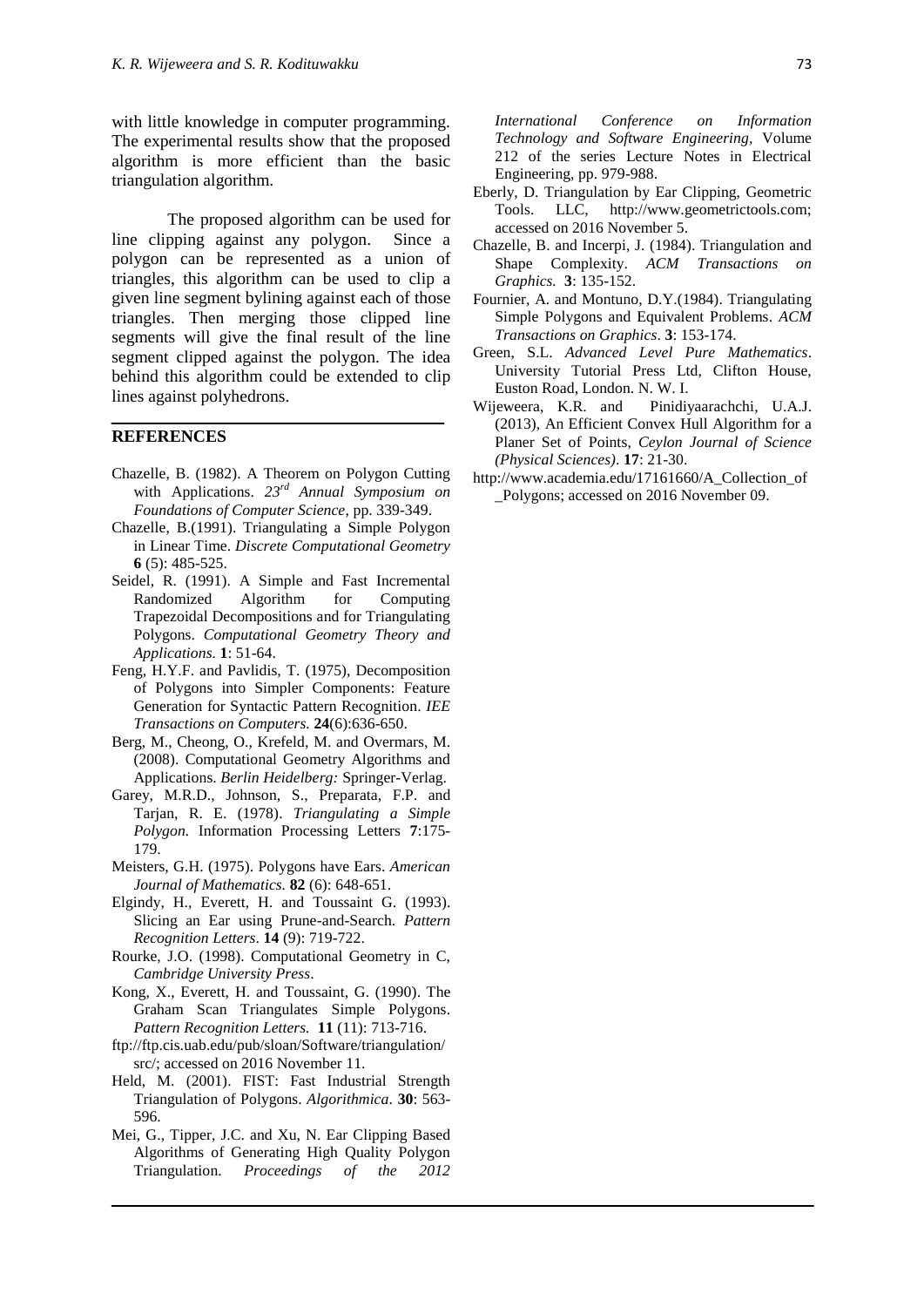#### **APPENDIX**

This section includes the implementation of the proposed algorithm in C programming language.

```
#include<stdio.h>
#include<conio.h>
#include"D:/header/grap.h"
double x[]={140,220,140,250,180,100,10,120,150,150,110};
double y[]={110,110,70,70,210,160,10,30,20,60,40};
int points=11;
int dpx(double x)
{
int p;
p=(int)(x+0.5);return p;
}
int dpy(double y)
{
int p;
p=(int)(y+0.5);
p=getmaxy()-p;
return p;
}
void drawPolygon()
{
int i,j;
       for(i=0; i <points;i++)
        {
               j=(i+1) %points;
               line(dpx(x[i]),dpy(y[i]),dpx(x[j]),dpy(y[j]));
        }
}
double t(int i, int j, int k){
return x[i] * (y[j]-y[k]) + x[j] * (y[k]-y[i]) + x[k] * (y[i]-y[j]);
}
int lv()
{
int i,index;
double miny;
miny=y[0];
        for(i=0; i <points;i++){
               if(miny>y[i])
               {
                       miny=y[i];
                       index=i;
               }
        }
return index;
}
int ts(int v)
{
int a,b;
a=(v-1);b=(v+1);
```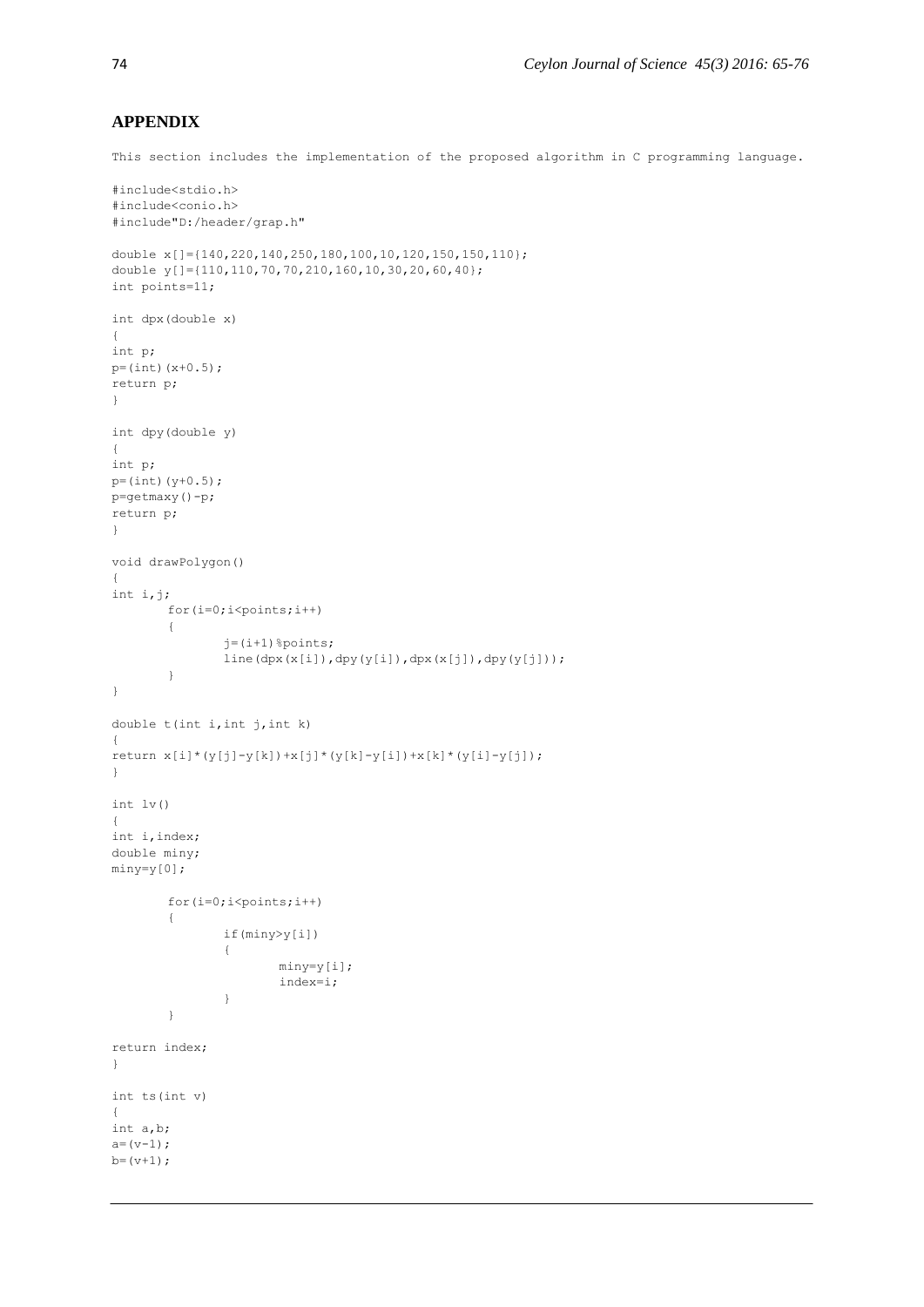```
if(a=-1)
       {
             a=points-1;
       }
       if(b==points)
       {
             b=0;}
       if(t(a,v,b)>0)
       \{return 1;
       }
return -1;
}
int tv(int i,int j,int k)
{
double x=t(i,j,k);if(x>0)
       \{return 1;
       }
       else if(x<0)
       {
             return -1;
       }
       else
       {
             return 0;
       }
}
int isConvex(int v)
{
       if(ts(v) *ts(lv()) >0)
       {
             return 1;
       }
return 0;
}
int isEmpty(int v)
{
int a,b,i,tsv;
a=(v-1);b=(v+1);if(a=-1)
       {
             a=points-1;
       }
       if(b==points)
       {
             b=0;
       }
       tsv=tv(v,a,b);
       for(i=0; i <points;i++){
              if((i == v) || (i == a) || (i == b))
```